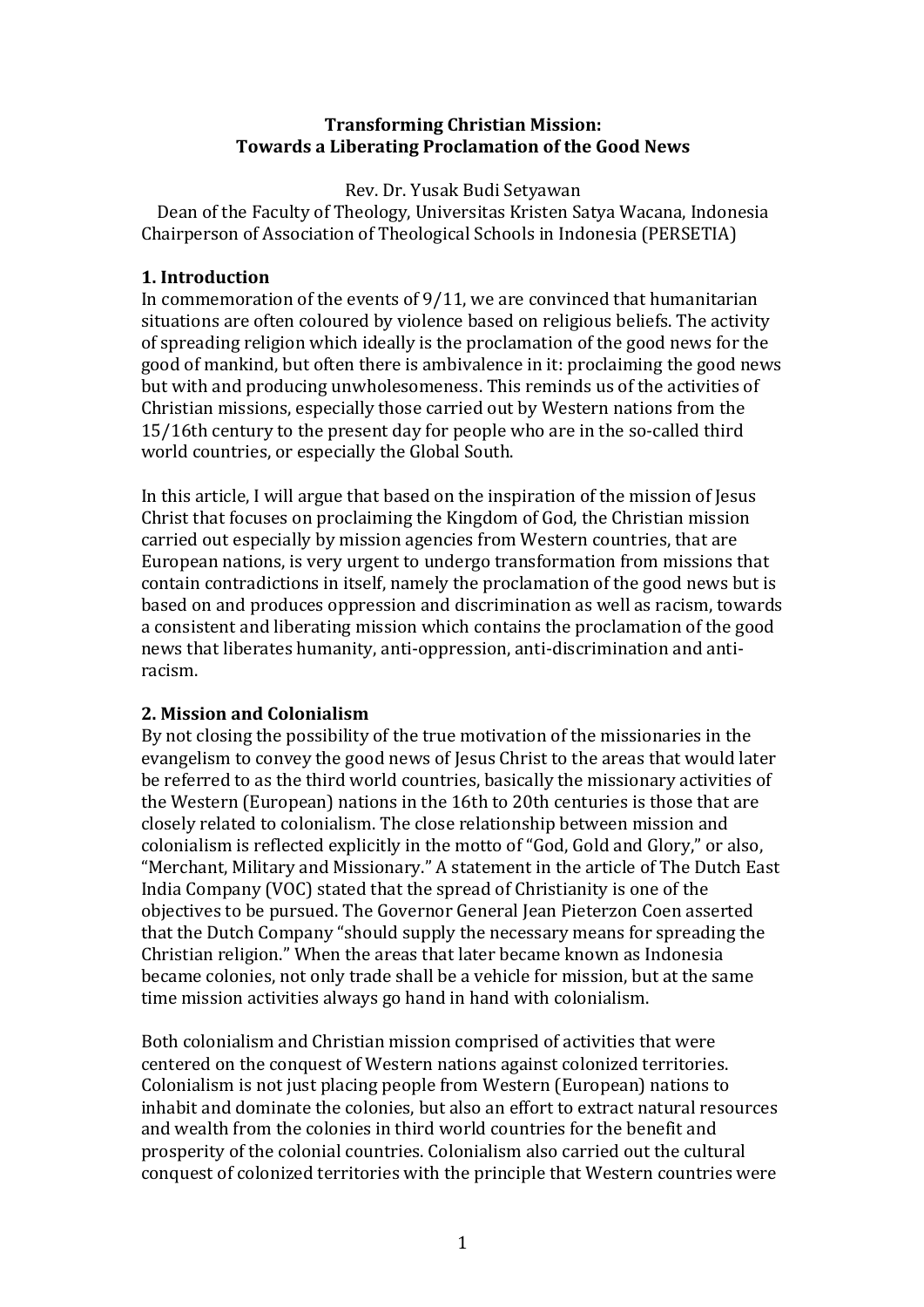culturally superior to colonial countries. People in colonized countries need to be educated to be more civilized according to the perspective of Western countries.

In line with this cultural mastery, the colonizing nations reconstructed the identity of the colonized people in an asymmetrical binary scheme. Western nations are superior to the colonized nations in the scheme of things: strong/weak, clever/stupid, rational/emotional, and domineering/ruled. In Indonesia, the Dutch East Indies colonial government gave the identity of Indonesians as *inlanders*, natives, namely people who were at a low level. When this identity construction continues to be carried out to the stage of labeling, the colonized people are forced to the extent that they accept such labeling. Because this labeling is deeply rooted, it becomes a mentality that when these nations experienced independence, the mentality of being a colonized nation continued.

Christian mission of the Western countries adds to the two elements of the conquest carried out by colonialism mentioned above, namely spiritual conquest. Historical facts show that before the Western nations came to the regions of the third world countries, including that of Indonesia, the people in these regions had made tremendous progress in terms of cultural and spiritual religion. All the major religions of the world including Christianity, Islam, Hinduism, Buddhism, Confucianism, Taoism were born on the soil of Asia. The philosophy and practice of spirituality had been so developed in Asia long before the Europeans had progressed in civilization and in military power. The Christian mission of the Western nations, however, made Europe a reference for world civilization. In other words, mission activity was in line with colonial conquests which were European-centric.

In Indonesia, when Western nations carried out Christian missions, most of the population had experienced Islamization after centuries of Hinduism and Buddhism becoming the religion embraced by the majority of the Indonesian population. Besides that, there have been tribal religions that have become an inseparable part of the cultural life of the tribes in Indonesia. The Christian missions carried out in these areas tried to conquer the region spiritually by claiming that the message of the Christian faith was superior to the previously held religions. In many cases, new converts have been asked to break away from the culture they have been living in. For example, missionaries from Western nations forbade Christians in Java to see and engage in traditional ceremonies and cultural performances. The reason is that the culture and traditional ceremonies are considered as pagan and contrary to the Christian faith.

The close relationship between Christian missions and colonialism is not only in a way that Christian missions using colonial power, but also Christian missions supporting colonialism. This is in line with the fact that the mission institutions that were those that were subiect to the laws and regulations of the colonial state. In historical records, Christian missions from Western nations consider that the colonized area is a field of evangelism. Because the Western nations have introduced the gift of salvation in Jesus to the people in the colonialized countries, then in return the Western nations are entitled to their natural wealth.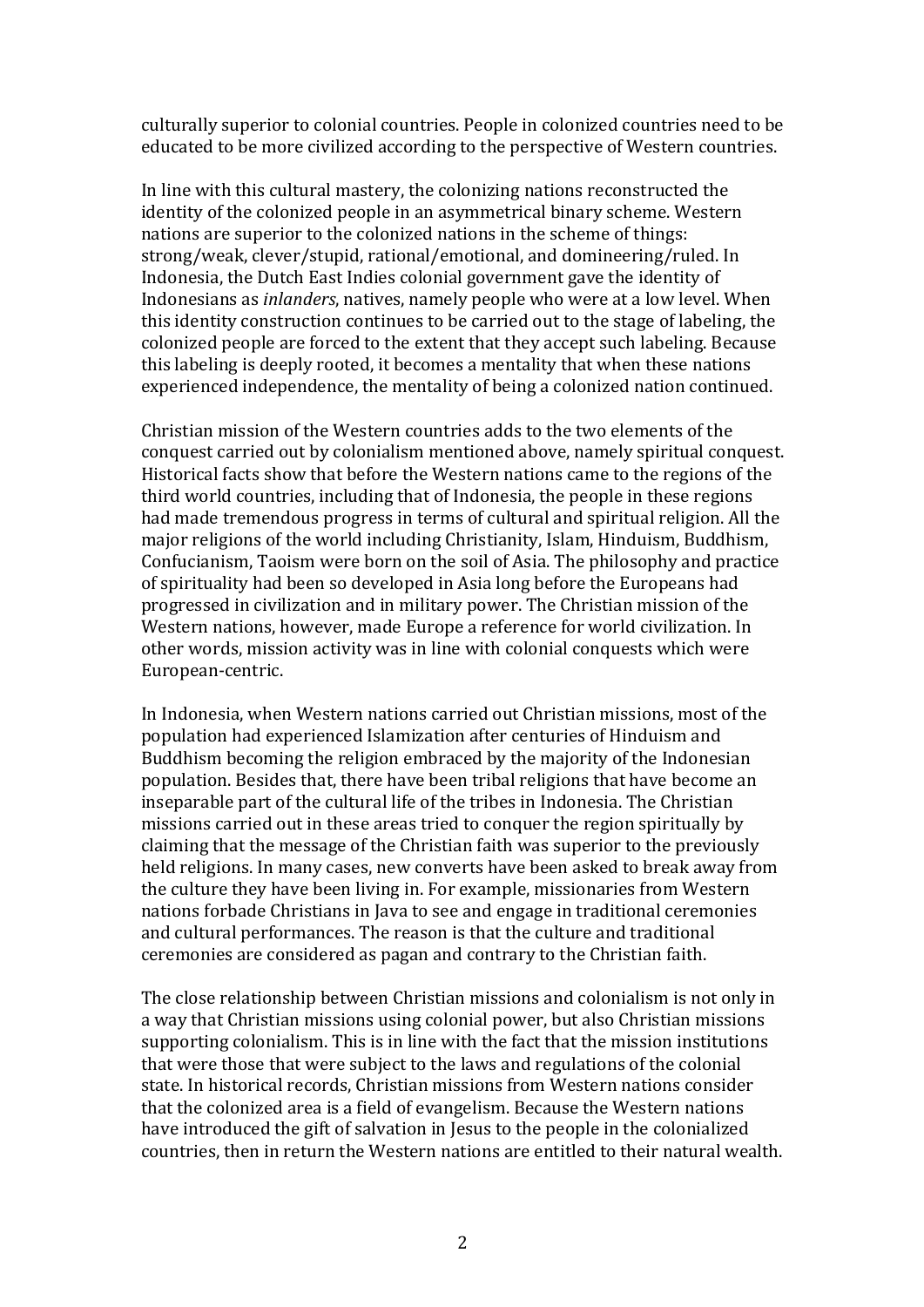The symbiotic relationship between colonialism and Christian missions makes Christianity considered a colonial religion. This continued as the colonial government increasingly gripped its colonies. When colonizing Indonesian territory, while extracting natural resources for its own sake, the Dutch East Indies colonial government treated Christians in special ways in various aspects: religion, education, health, and law. Christian institutions and churches get the support and convenience that is in the form of financial assistance. Even the ministers who served in the churches generated from the evangelism were paid from the colonial government's budget allocation.

From historical testimony about missionary practices in third world countries, we get a very important lesson but also a bitter one that has become a black sheet in church history, namely that the Christian mission of Western nations in spreading the Good News to third world countries contains an element of ambiguity if not contradictory: proclaiming the Gospel of the Good News, but by using oppressive colonial power and containing elements of discrimination and racism. When carried out hand in hand with the oppressive and colonial power, the mission resulted in discriminatory behavior that treated people differently based on religion and belief. Besides that, because the mission of Western nations is carried out in an atmosphere of spiritual conquest, adding regional and cultural conquests, and with the spirit of superiority of Western nations, the Christian mission contains elements of racism. Although discrimination and racism in the practice of Christian missions can be refuted for various reasons. historical records prove that nuances of discrimination and racism have undeniably occurred in Christian mission activities in third world countries.

#### **3. The Mission of Jesus Christ: The Liberation of Humanity**

The mission of Jesus Christ in the midst of the world must be comprehended in a socio-political context characterized by oppression of colonialism. The Roman Empire was a colonial government that oppressed territories in the Mediterranean basin, including Palestine, the land where Jesus worked. The economic system, which is based on slavery and unfair taxation, has put almost all the people in a situation of oppression. While most of the people of Palestine in the first century CE experienced poverty, some fell into beggars and others became slaves.

The suffering of the people caused by the occupation of the Roman Empire was further exacerbated by the religious belief-based oppression carried out by the religious ruling elite which required all people in Palestine at that time, especially in Judea and Galilee, to obey their version of the Jewish religious regulations correctly. Jewish religious leaders have long labeled the people in Samaria, which resulted in discriminatory and racist treatment of them. In sacrificial worship, for example, people who are going to offer sacrifices are forced to buy sacrificial animals as provided by religious leaders. Those who will give offerings in the form of money must have to offer a kind of money according to the applicable provisions. If they do not bring money as a condition, they must first exchange money as has also been organized by religious leaders.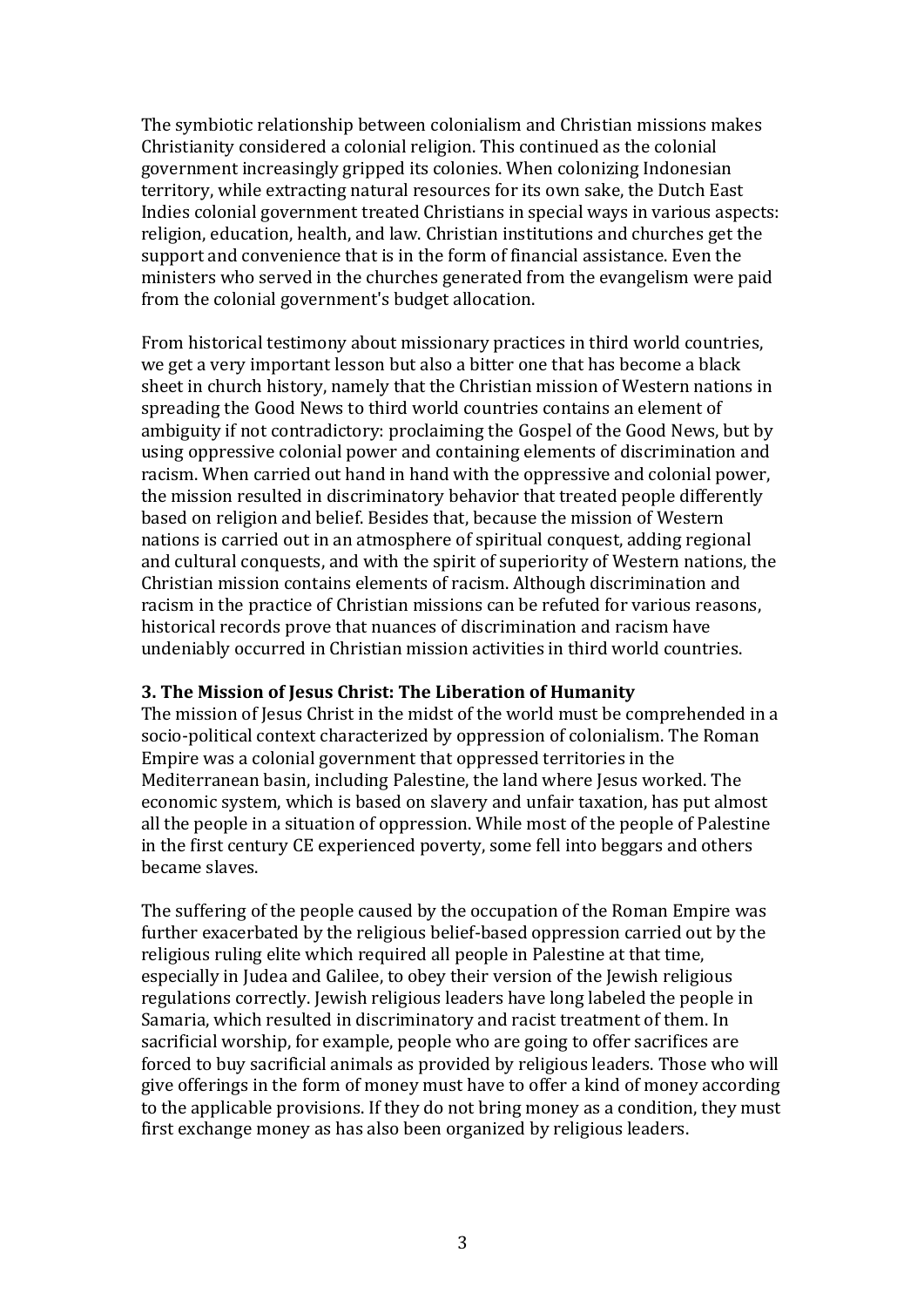The mission of Jesus carried out in that context of colonialism and oppression, which was not only carried out by foreign nations but also by their own religious leaders as recorded in the texts of the canonical Gospels, contains the proclamation of the coming of the Kingdom of God. The kingdom of God as proclaimed by Jesus is the real presence of God who rules in human society. The present government of God is in contrast to the Roman Empire that colonized and oppressed the people socio-economically and politically and was different from religious forces and Jewish religious leaders who oppressed religiously.

The presence of the Kingdom of God is marked by the message of liberation from oppressive relations that begins with liberation from oppression that is actually experienced by humans. The main symbol of the liberating presence of God's Kingdom is the presence of Jesus Himself. In Luke  $4:16-30$ , this is marked by the proclamation of the good news that liberates and embraces all people, the poor, captives, those who suffer from disease and self-shackles (blindness, deafness, and paralysis), and the oppressed. In presenting the liberating Kingdom of God, Jesus proclaimed it by teaching and healing as two elements that were unified. What Jesus taught about deliverance was reinforced by acts of healing, exorcism, defense, and even by surrender in His death and resurrection.

Liberation from oppressive relations is based on a new value system, namely the application of love, peace, justice, equality and inclusiveness. The implementation of these values is not only seen from how Jesus carried out the proclamation of the Kingdom of God, but also appeared in the whole life of Jesus and the community he formed which is often referred to as the Jesus Movement. This consists of disciples who apply the values of the Kingdom of God against oppressive powers. Very firmly, the Jesus Movement puts forward a life that is coloured by love relationships and not power relations. Peace and justice characterize the community of Christ's followers instead of the principle of relationships determined by the power of money. In the Jesus Movement, everyone is called to be actively involved in bringing the Kingdom of God beyond gender boundaries, both men and women are called into equal fellowship of disciples. The Jesus movement as a manifestation of the presence of God's Kingdom is open to all, embracing all people beyond various backgrounds that include ethnic backgrounds, geography, social and economic status, and even religious beliefs.

In other words, the mission of Jesus Christ, which is centered on proclaiming the presence of the Kingdom of God in both teaching and action, is an antidiscrimination and anti-racism one. By looking back at the historical background of the mission carried out by Western nations to the people in third world countries that are nuanced in oppression, and which contain elements of discrimination and racism, the mission of Jesus Christ as witnessed by the New Testament texts can become a source of inspiration for the performance of mission activities today.

### **4. Towards the Liberating Proclamation of the Good News**

In line with the various dynamics in society globally, including the phenomena that occurred in Europe after the 20th century, when Europe entered the era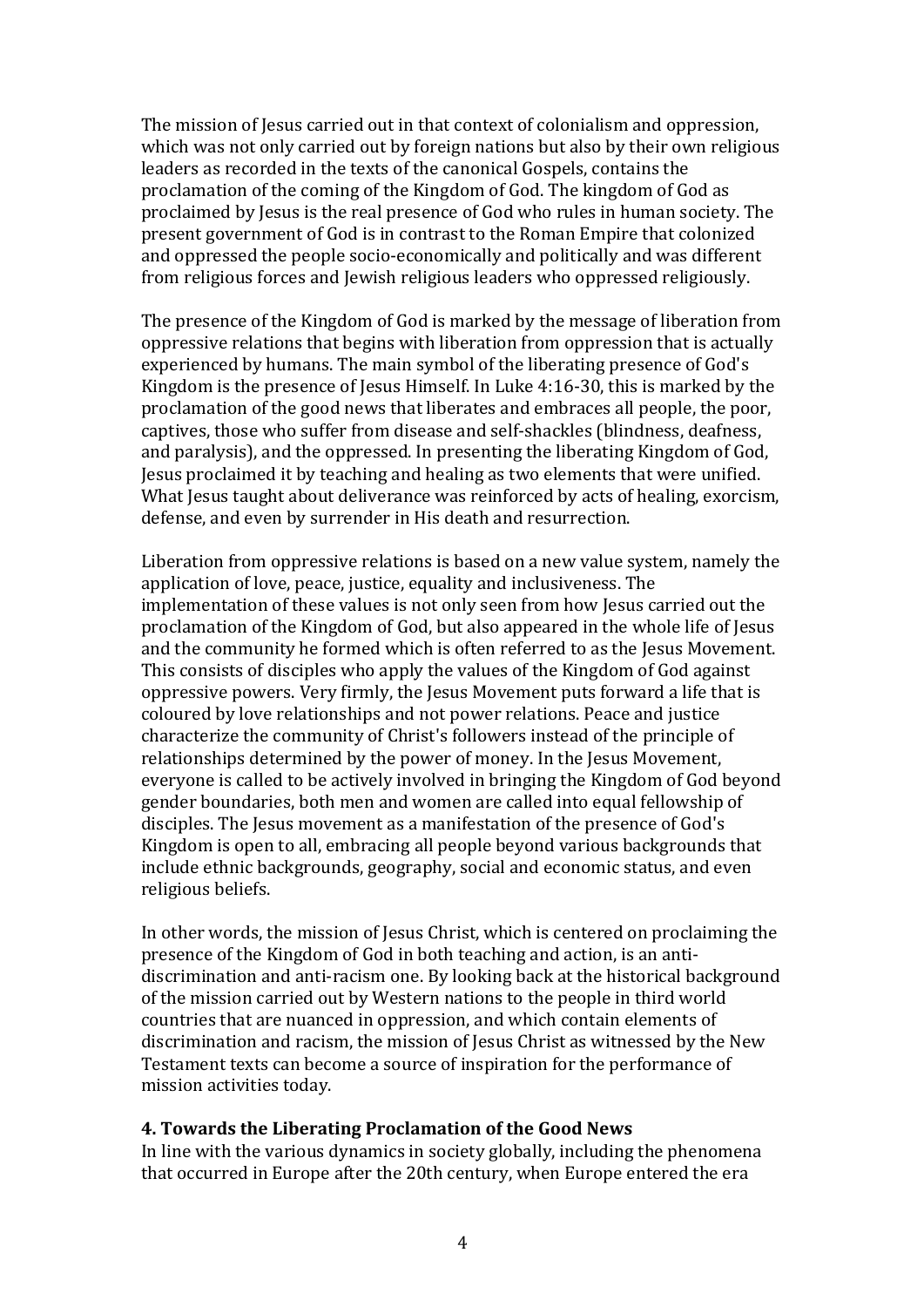known as the post-Christendom era, we witnessed a very significant change in Christian mission activities. The centuries of evangelism that were inflamed by European nations since the 15/16th century seemed to experience such drastic decline in line with the situation of religious spirit in Europe. We have also witnessed several missionary agencies and theological seminaries have been closed for various reasons, including limited financial support. Although some of them persist in carrying out their mission by continuing to support Christian communities in third world countries, some mission agencies have undergone a metamorphosis by becoming a kind of NGO and pursuing a Christian mission based on humanitarian aids and community change.

In the changes that have been happening with regards to the missionary work of Western countries towards people in the territory of third world countries -and while keeping in mind that Asian countries (mainly South Korea) are also suppliers of Christian missionaries in missionary service to around the world-, the inspiration of the mission of Jesus Christ as I stated in the previous section is important to note.

*First*, the Christian mission should remain in line with the mission of Jesus Christ with its essence of proclaiming the liberating presence of the Kingdom of God. This faithfulness to the mission of Jesus Christ has implications for all mission performances that should be carried out, including relations in missionary work. A liberating relationship means a relationship that is not based on the strength of financial resources that causes financial dependence, but a relationship that is filled with love, peace, justice, equality and inclusiveness. It seems that when Christian missions are no longer dependent on the colonial government, but become dependent on the agencies as funding sources, then a new style of colonialism in Christian missions is taking place.

*Secondly*, although the Christian mission is no longer intertwined with colonial power, the construction and labeling of people living in the territory of third world countries that has been carried out for hundreds of years does not seem to have completely disappeared today. The mission of Jesus that focuses on the presence of the Kingdom of God with the proclamation of liberation must still be fought for by Christian missions today. It seems that in the subconscious dimension there is still a label with an asymmetric binary scheme that considers Europeans to be superior and people in third world countries to be inferior. In a mission relationship based on financial strength, this asymmetric binary construction generates suspicion or distrust in the management of funds. It is very likely that the large number of documents that must be provided to obtain funding for missionary and humanitarian activities may be residue from the construction of the binaries. The large number of documents is sometimes a form of disguised oppression from those who control the funds against those who receive financial support in mission programs. It can be said, although modern mission agencies claim to carry out missions based on modern techniques, in reality suppression and asymmetric binaries remain unchanged.

*Thirdly*, the mission of Jesus Christ with the proclamation of the liberating Kingdom of God may inspire that Christian mission should be based on effort for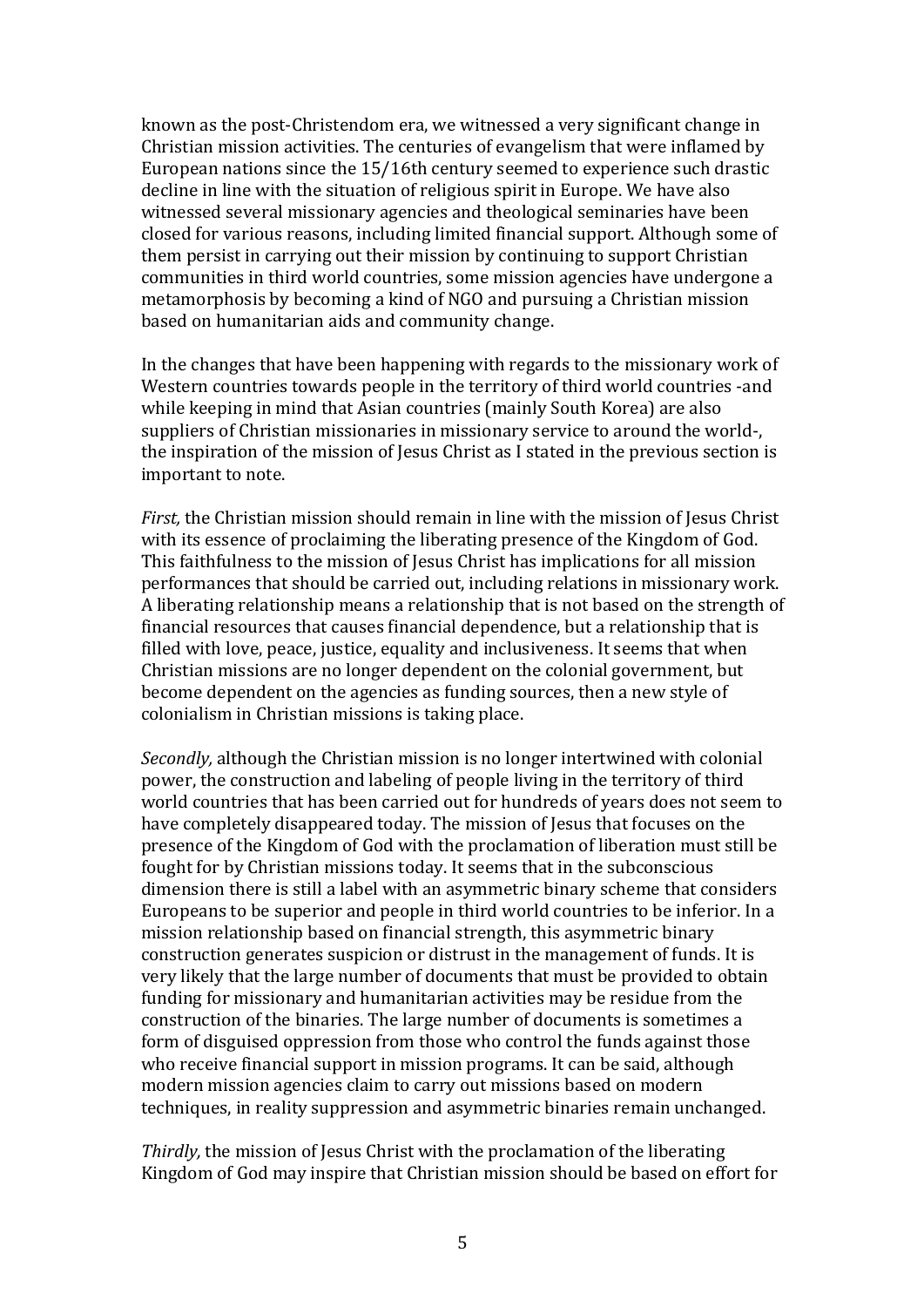social transformation which is not only characterized by being resilient society, but also pursuing towards a level of becoming alternative community. This alternative community is one that is able to resist the domination of oppressive powers, including discrimination and racism. The application of this liberating mission becomes very relevant in the midst of the strengthening of religionbased identity politics, which has the potential to carry out acts of violence and religion-based terrorism. Even when coupled with a desire for power, identity politics can justify any means to domination and which results in discrimination and racism. So while modern missionary activity is imbued with antidiscrimination and anti-racism, the main achievement of missionary activity is the establishment of alternative anti-discrimination and anti-racism communities.

*Finally*, a Christian mission that is faithful to the liberating mission of Jesus Christ is a mission for a better life filled with love, peace, justice, equality and inclusiveness. When a better life is the focus of Christian missions, and because human life is always related to various elements, one of which is the environment, Christian missions must not neglect services that support environmental preservation. Christian mission is the embodiment of the presence of the Kingdom of God not only in the order of human society but also in the order of the universe, the earth and all that is in it.

### **5. Closing Words**

In commemoration of the events of  $9/11$  this year, it is important to note that religion which teaches sacred things, kindness, love, justice, peace, can be used as a source for and justifies for actions that are contrary to the essence of religion itself. Ambiguity or contradiction in religious practice, however, is also found in the missionary activities of Western nations, in carrying out Christian missions in countries that are now known as third world countries. The Christian mission that is supposed to contain the proclamation of the good news has been actually carried out with and justified colonialism. Thus, the mission is in line with colonialism which carried out oppression, and which contained discrimination and racism.

In reflecting on the performance of Christian missions, it is very important to draw inspiration from the mission of Jesus Christ in this world as recorded in the Canonical Gospels. The essence of the mission of Jesus Christ is the proclamation of the liberating presence of the Kingdom of God. The presence of the Kingdom of God is represented by Jesus Christ who proclaims the Kingdom of God both through teaching and through acts of liberation. The presence of the Kingdom of God is characterized by a new value system that emphasizes love, peace, justice, equality and inclusiveness. The most obvious manifestation in the implementation of these values is the community movement of Jesus' disciples called the Jesus Movement. The Jesus movement practices the values of the liberating Kingdom of God. By implementing this inspiration from the mission of Jesus Christ, today's missionary activities should be missions that liberate humanity in a relationship of love, peace, justice, equality and inclusiveness. And thus the Christian mission becomes a mission for the formation of alternative communities to fight for humanity and fight against acts of discrimination and